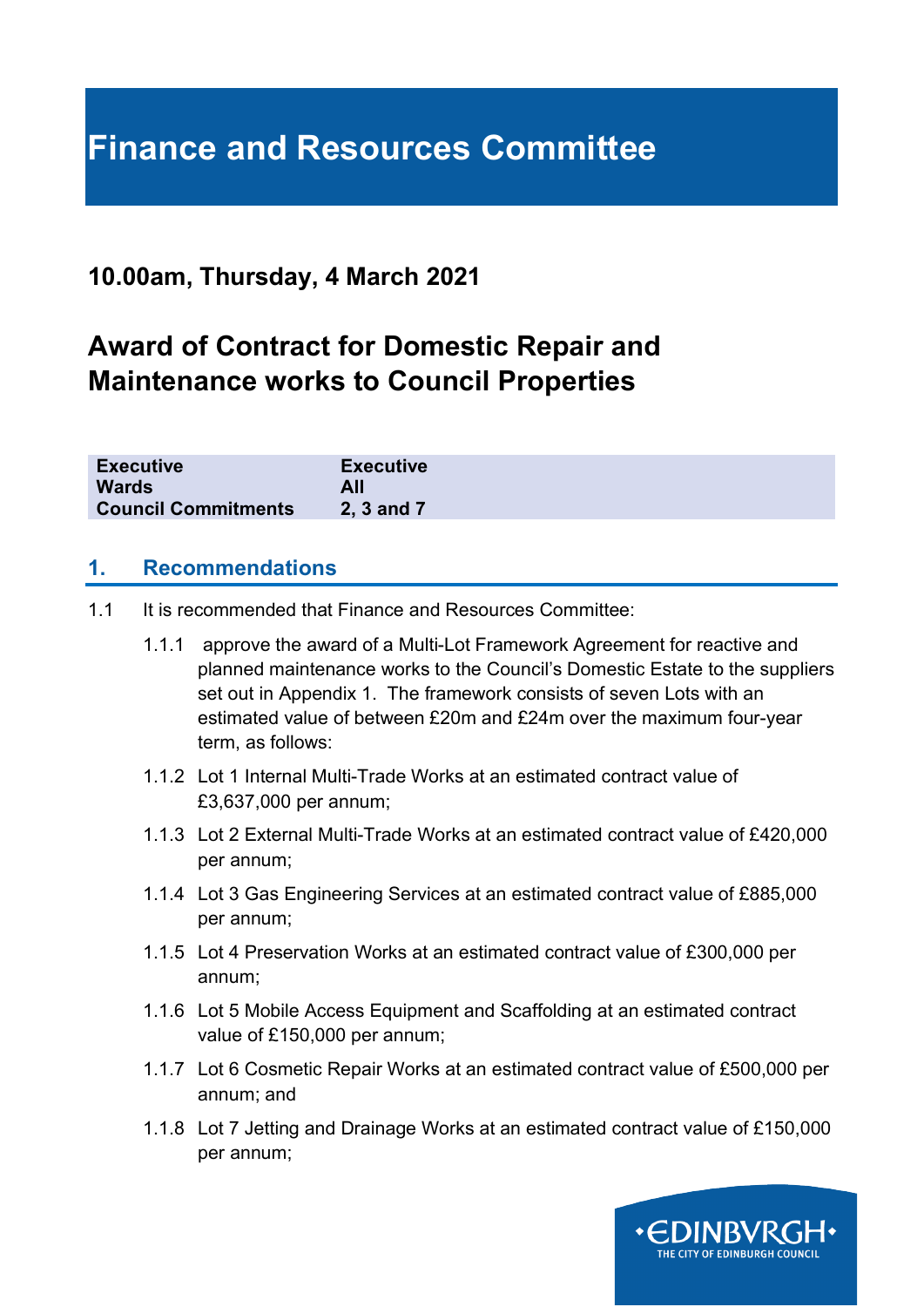- 1.2 Notes that an eighth Lot for Flooring works was also tendered, however is not considered for award at this time, as further feedback with the tenderers will be undertaken prior to deciding on the next steps for this requirement.
- 1.3 Notes the contract values above are reflective of estimated future pipeline of works and that the scope of works may fluctuate subject to demand, budget allocation and the availability of internal resources.

#### **Paul Lawrence**

#### Executive Director of Place

Contact: Willie Gilhooly, Acting Housing Property Manager

E-mail: [willie.gilhooly@edinburgh.gov.uk](mailto:willie.gilhooly@edinburgh.gov.uk) | Tel: 0131 529 7866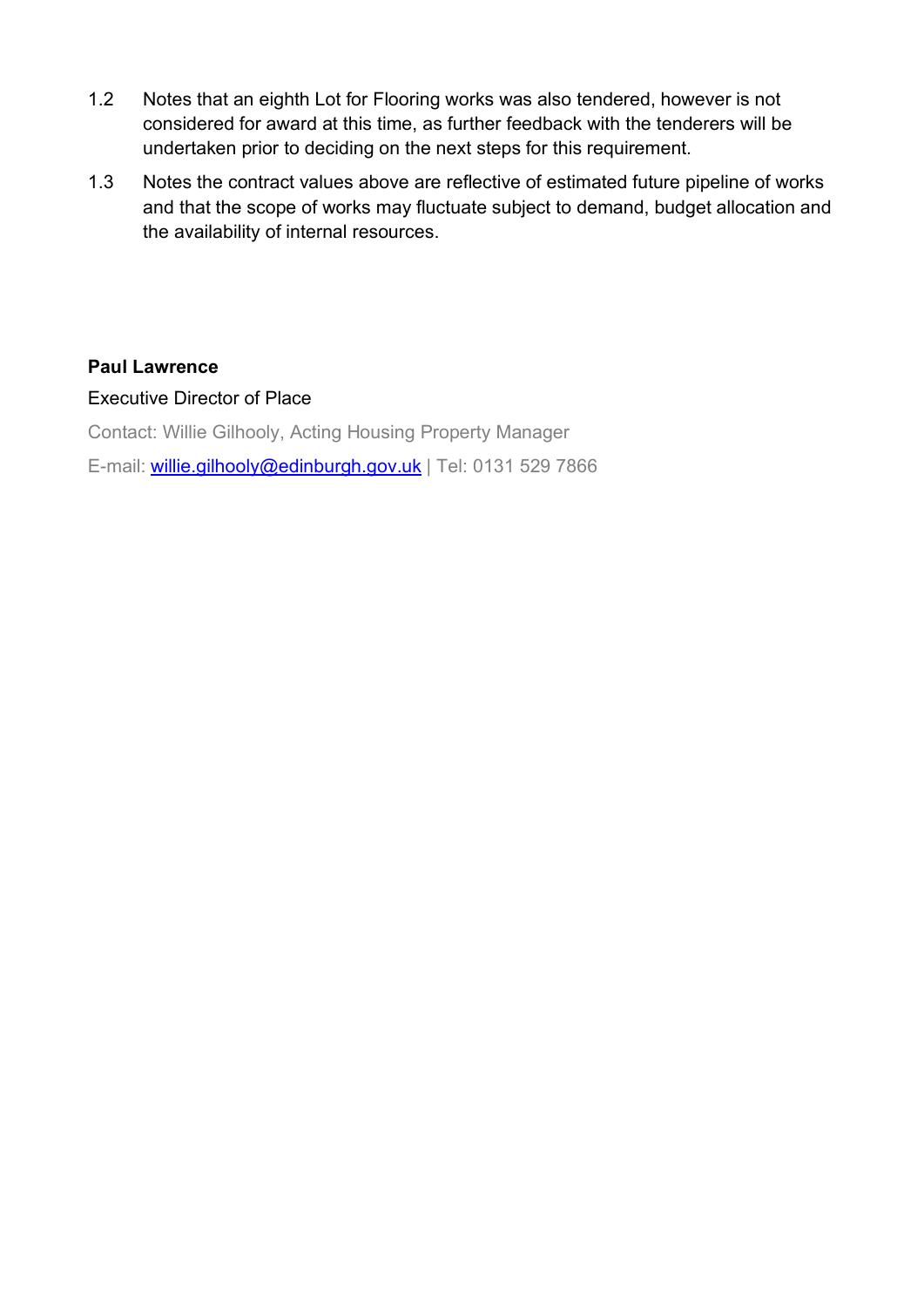# **Report**

# **Award of Contract for Domestic Repair and Maintenance works to Council Properties**

## **2. Executive Summary**

- 2.1 This report seeks Committee approval to award a Multi-Lot Framework Agreement to the most economically advantageous organisations identified following a competitive tendering process. The framework consists of 7 Lots for reactive and planned repair and maintenance works to Council domestic properties.
- 2.2 The estimated Framework value is between £20m and £24m over the four-year duration of the Framework.

#### **3. Background**

- 3.1 The Council has an operational estate of approximately 20,000 homes with a significant and diverse range of property types, usage and tenure. These include:
	- low rise and high-rise flats;
	- bungalows and houses;
	- sheltered accommodation;
	- homes of multiple occupancy; and
	- wholly owned tenanted blocks and blocks of mixed tenure.
- 3.2 Each of these are constructed in a variety of traditional and non-traditional methods presenting their own unique repair and maintenance challenges.
- 3.3 The Repairs and Maintenance (R&M) requirements are three-fold:
	- 3.3.1 Planned Preventative Maintenance (PPM)/Cyclical Maintenance a programme to proactively inspect and maintain assets including clearing gutters and drainage systems, maintain windows, roofs, flooring, electrical and mechanical equipment etc. to prolong life-cycle, maintain best performance and mitigate risk.
	- 3.3.2 Reactive Repairs the repair or replacement of items when defective. Predominantly health and safety, wind and watertight or service provision requirements including structural concerns, leaking roofs, broken windows, defective heating etc.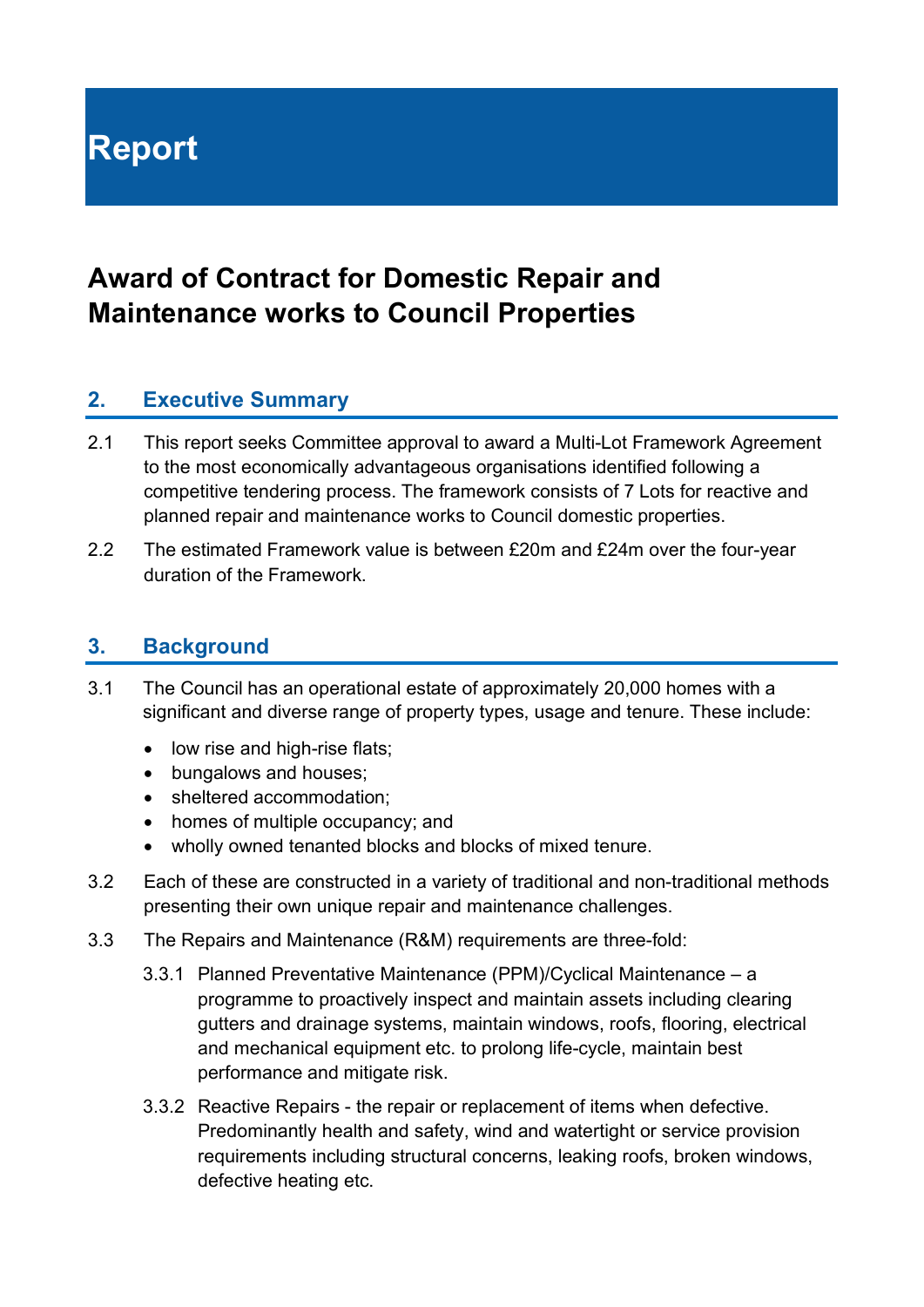- 3.3.3 Statutory inspections and certifications the mandatory inspections and maintenance of equipment to ensure legal compliance without which these cannot be used. For example, gas-safe tests for boilers/fires/ cookers etc.
- 3.4 Housing Property carry a range of tradespersons to meet the above R&M requirements, however, to meet critical targets, the internal service often requires support from external contractors to support the delivery of services.
- 3.5 The current Domestic Repair and Maintenance Framework expires on the 31 March 2021. To ensure compliance with the Council's regulatory obligations, the procurement of a replacement framework was necessary, however in doing so the Council capitalised on the opportunity to further develop the specification of requirements to increase flexibility, increase capacity, maximise economies of scale through amalgamation of the Lots, embed savings where practicable and deliver contract management efficiencies.

# **4. Main report**

- 4.1 Commercial and Procurement Services (CPS) has been working with key officers within Housing Property on a procurement process for the re-tendering of the current Domestic Repair and Maintenance Framework.
- 4.2 CPS placed a Contract Notice in the Official Journal of the European Union (OJEU), via Public Contract Scotland (PCS) on 9 November 2020 inviting interested suppliers to submit a Tender. Tenderers were required to submit an European Single Procurement Document (ESPD) to assess the bidders' financial capacity and business probity, a response to the Qualitative Award Criteria (see Appendix 1) and a cost to deliver a basket of Schedule of Rates (SOR) alongside hourly rates and a percentage mark up on materials and plant.
- 4.3 The Project Team held a Project Launch Event on 16 November aimed at supporting the market in understanding more about the opportunity and a step by step guide on accessing the tender documentation and instructions on how to prepare a bid. The aim of this event was to support Small and Medium sized enterprises (SMEs) who may find it more challenging taking part in a Regulated procurement exercise. The event was very well attended and the feedback from potential bidders was positive.
- 4.4 The Lots advertised were:
	- 4.4.1 Lot 1 Internal Multi-Trade Works;
	- 4.4.2 Lot 2 External Multi-Trade Works
	- 4.4.3 Lot 3 Gas Engineering Services;
	- 4.4.4 Lot 4 Preservation Works;
	- 4.4.5 Lot 5 Mobile Access Equipment and Scaffolding;
	- 4.4.6 Lot 6 Cosmetic Repair Works;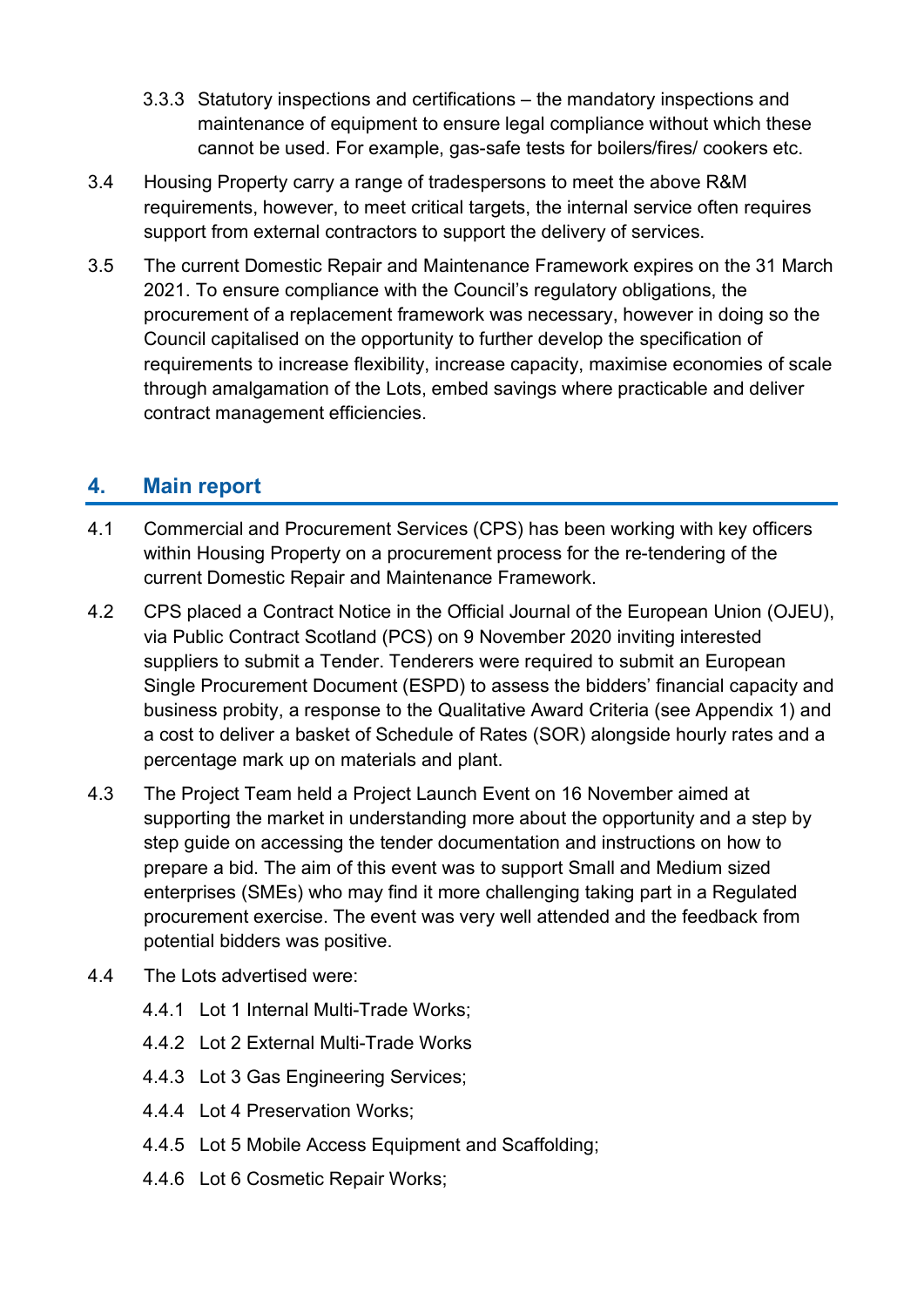- 4.4.7 Lot 7 Jetting and Drainage Works; and
- 4.4.8 Lot 8 Flooring Works.
- 4.5 There were 33 tenders returned across all eight Lots. The submissions were initially evaluated to ensure that they met the minimum compliance checks in terms of business probity, criminal history and legal requirements such as Health and Safety Policy. All tenders were then evaluated by a technical evaluation panel.
- 4.6 The technical evaluation panel for each Lot consisted of different officers who were identified as the best placed through their experience and skills for each of the individual Lots. This part of the tender evaluation focuses on evaluating a number of qualitative award criteria which is contained within Appendix 1.
- 4.7 Following the evaluation panels individually scoring exercise, the panel participated in a moderation meeting chaired by CPS to reach a consensus score for each element.
- 4.8 The quality analysis was based on weighted award criteria questions, which were scored using a 0 to 10 matrix. Following completion of the quality analysis, tenders that passed the minimum threshold of 50% of the available quality marks were then subject to cost analysis.
- 4.9 For the bidders who met the minimum threshold, their price bid was then considered, with the aim of selecting the most economically advantageous tenders for each of the 8 Lots based on organisations tendering on a quality/cost ratio of 60% quality and 40% price. The quality/cost ratio was determined due to a need for suppliers to provide quality service at the most economical price.
- 4.10 The 40% price was sub divided across the various disciplines within each Lot, to provide the Council with the most commercially competitive offer based on a range of Schedule of Rates and labour costs values.
- 4.11 As the 40% final price score is made up of several component parts (i.e. not a single price) it is unlikely that a single tenderer would achieve the lowest cost across all components , therefore as shown in the Appendix, there are limited tenderers obtaining the full 40% price score.
- 4.12 All evaluated elements were combined to provide the final tender offer. The tender results for each Lot are set out in Appendix 2.
- 4.13 Where organisations have a "0.0" score for price this is due to their quality bid failing to achieve the pre-set quality threshold of 50%. Organisations failing to achieve the 50% threshold were not considered further for appointment and their price proposal was not reviewed.
- 4.14 Lot 8 for Flooring Services is not being considered for award at this time as the tenders did not provide a best value outcome. A full review will include tenderer feedback to understand why tendered costs were higher than expected, prior to deciding next steps for this requirement. In the interim, the works will be delivered by internal resources and the Lot 1 successful contractors as flooring was also included in their Scope.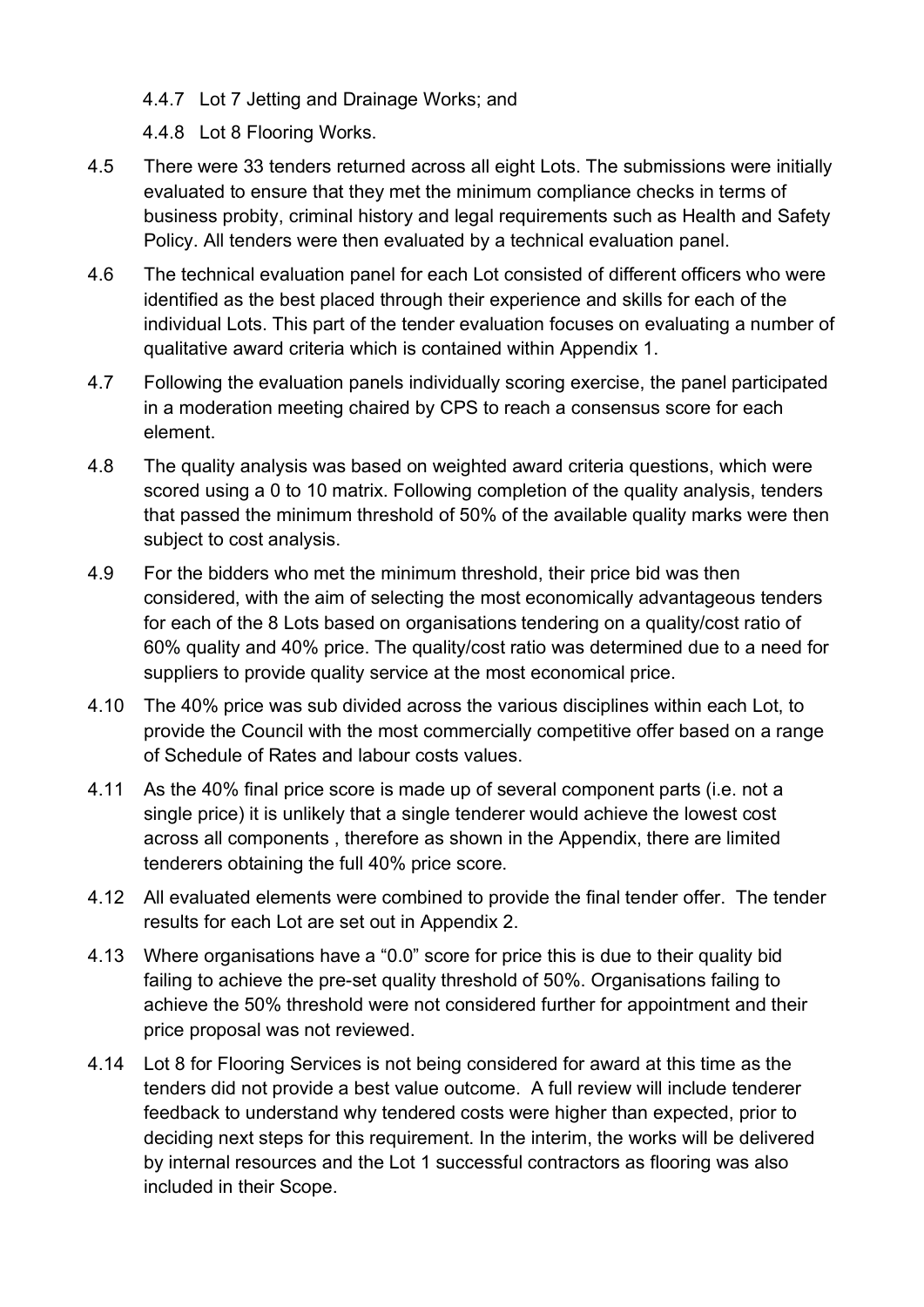# **5. Next Steps**

- 5.1 Subject to the Committee's approval, and completion of the required standstill period, the award of the framework will be completed.
- 5.2 To ensure the Council is able to maximise the financial and non-financial benefits of the framework, including the delivery of community benefits. A contract management plan is being put in place which will robustly manage the Contract and ensure the desired outcomes are achieved.

## **6. Financial impact**

- 6.1 The estimated contract value of each of the seven Lots being taken forward is reflective of estimated spend through maximisation of internal resource and the scope of works may fluctuate subject to demand. Contract spend will be monitored on an ongoing basis.
- 6.2 The costs associated with procuring this framework are estimated to be between £20,000 and £35,000.

## **7. Stakeholder/Community Impact**

- 7.1 The Framework mandates that the suppliers will provide a community benefit from the community benefit menu for every service order commissioned.
- 7.2 The framework utilises the Council's menu of community benefits which currently lists 66 available benefits each with a point value associated. Every supplier is committed to this system. The value of the call off pre-determines the amount of points that the supplier is required to spend, this will occur for every call off. Each community benefit offer will be monitored on the Council's community benefits platform by the Council's contract manager.
- 7.3 This framework provides a strong commitment to SME development with over 90% of those successful being an SME.
- 7.4 The Council requires every contractor to identify if they pay the real Living Wage, 90% identified they are committed to paying the real Living Wage.
- 7.5 All contractors have committed to signing the Council's Construction Charter.

## **8. Background reading/external references**

8.1 N/A.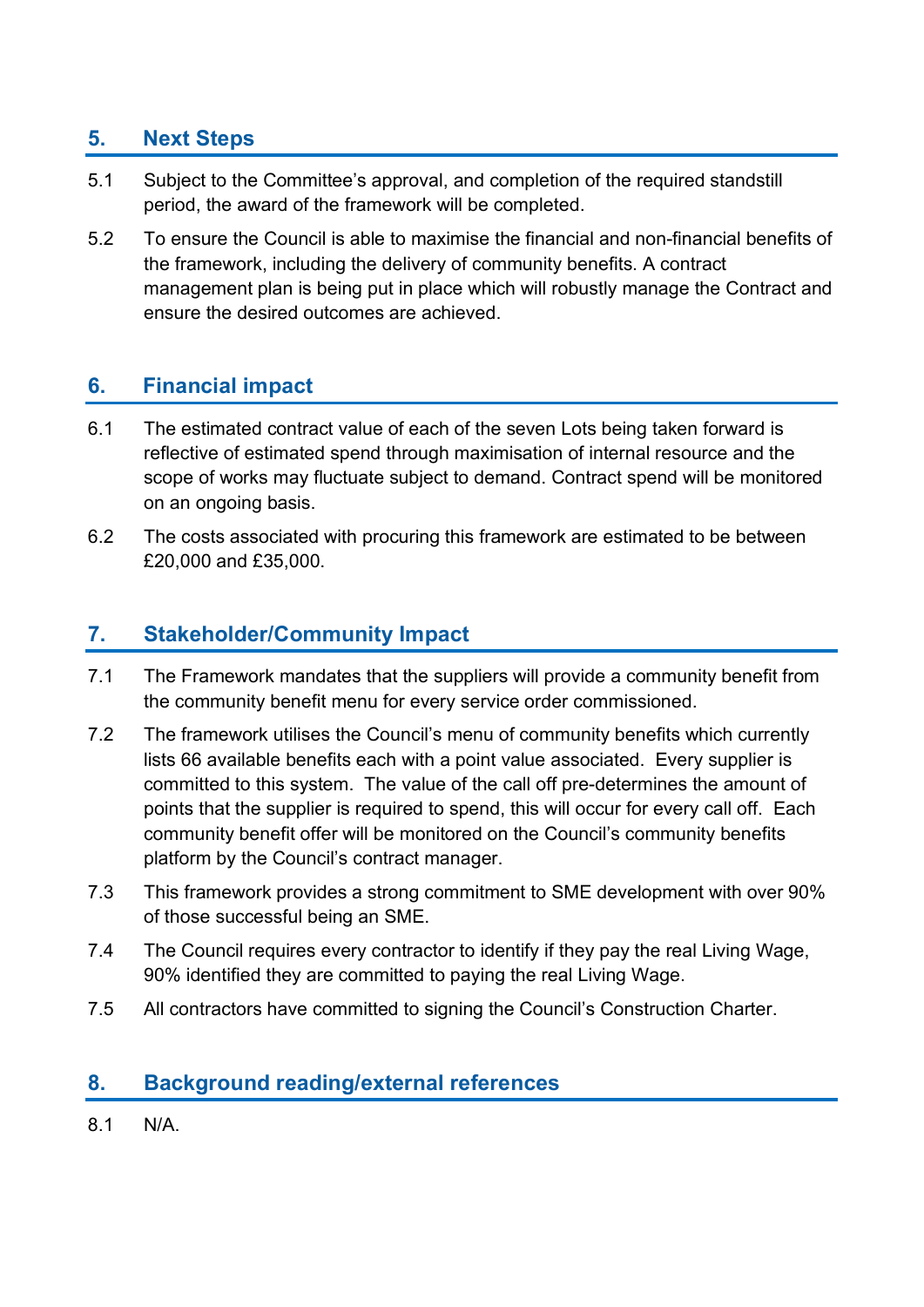# **9. Appendices**

- 9.1 Appendix 1 Summary of Tendering and Tender Evaluation Processes.
- 9.2 Appendix 2 Tender Evaluation Outcome.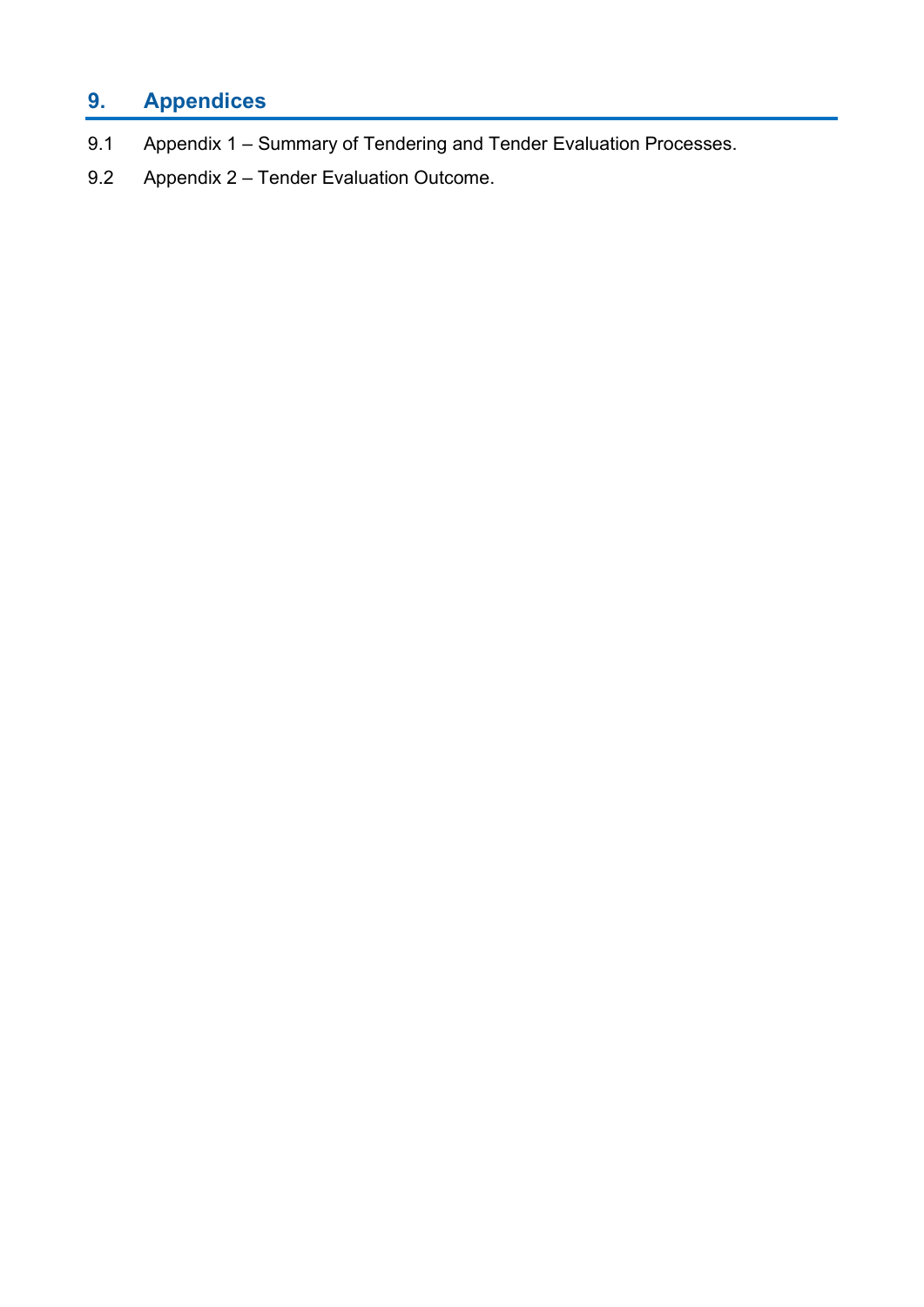| Appendix 1 – Summary of Tendering and Tender Evaluation Processes |                                  |  |  |
|-------------------------------------------------------------------|----------------------------------|--|--|
| <b>Contract</b>                                                   | Lot 1 Internal Multi-Trade Works |  |  |
| Contract period<br>(including any<br>extensions)                  | 4 years                          |  |  |
| Estimated<br><b>Contract Value</b><br>(including)                 | £3,637,000                       |  |  |

#### **Appendix 1 – Summary of Tendering and Tender Evaluation Processes**

Open Procedure

Saltire Roofing and Building Ltd

extensions)

**Procurement** Route Chosen

Returned 6

Tenders

Name of

Recommended

| Supplier(s)                     |                                                           |                    |
|---------------------------------|-----------------------------------------------------------|--------------------|
| Price / Quality<br><b>Split</b> | Price 40%                                                 | <b>Quality 60%</b> |
|                                 | <b>Price</b>                                              | 40%                |
|                                 | <b>Schedule of Rates</b>                                  | 90%                |
|                                 | Hourly Rates and Mark Up on<br><b>Materials and Plant</b> | 10%                |
|                                 | Quality                                                   | 60%                |
| Evaluation<br>criteria and      | <b>Understanding and Capability</b>                       | 20%                |
| weightings and                  | <b>Framework Delivery Team</b>                            | 15%                |
| reasons for this                | Delivery Approach and Methodology                         | 20%                |
| approach                        | <b>Health and Safety</b>                                  | 10%                |
|                                 | <b>The Environment</b>                                    | 10%                |
|                                 | <b>Business Continuity and Resilience</b>                 | 5%                 |
|                                 | <b>Fair Work Practices</b>                                | 10%                |
|                                 | <b>Community Benefits</b>                                 | 10%                |
|                                 |                                                           |                    |
| Evaluation                      | Evaluated by Technical officers from Housing Property     |                    |
| Team                            |                                                           |                    |

Response Building Maintenance Services (Scotland) Ltd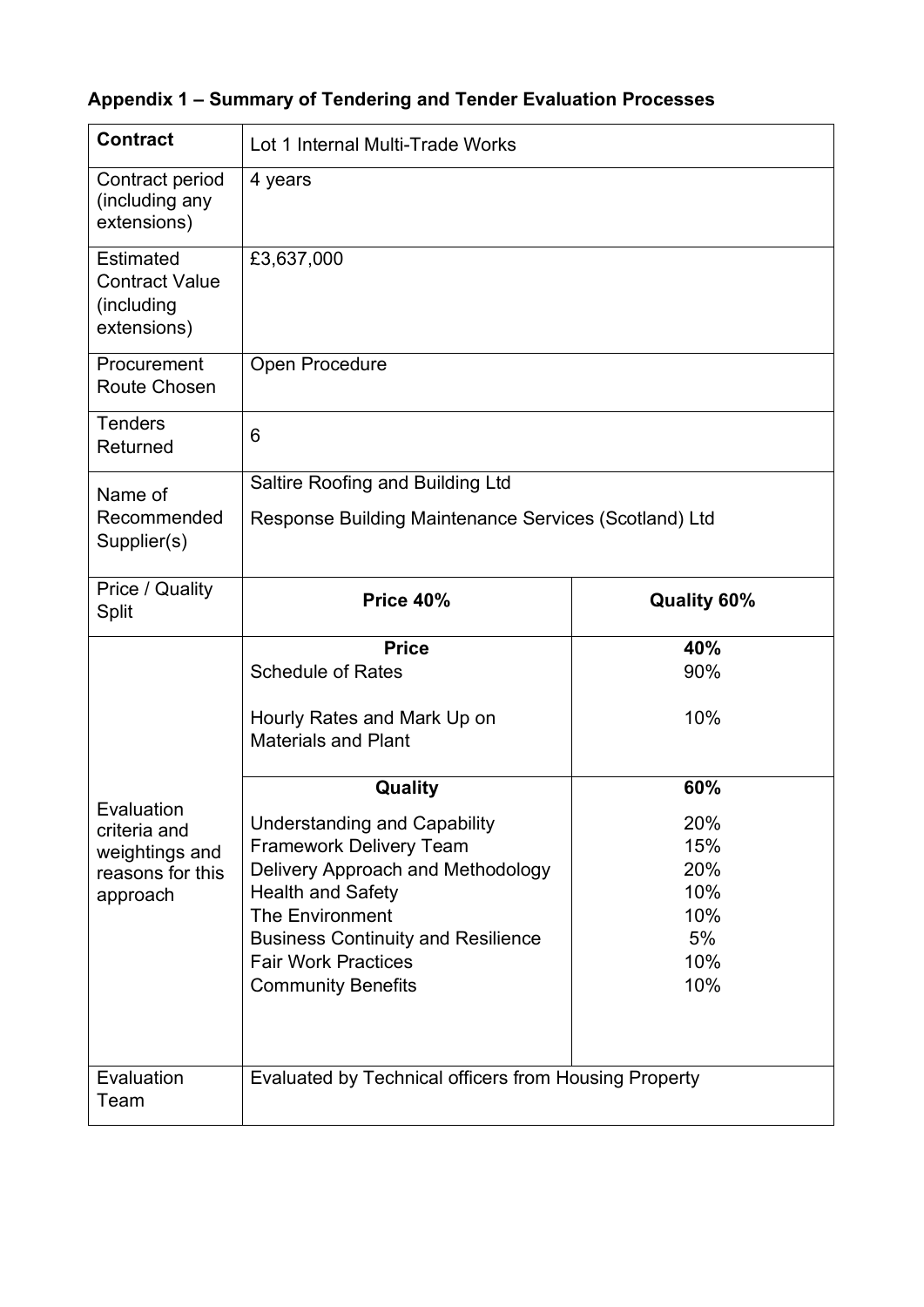| <b>Contract</b>                                                              | Lot 2 External Multi-Trade Works                                                                                                                                                                                                                                  |                                                     |  |  |  |
|------------------------------------------------------------------------------|-------------------------------------------------------------------------------------------------------------------------------------------------------------------------------------------------------------------------------------------------------------------|-----------------------------------------------------|--|--|--|
| Contract period<br>(including any<br>extensions)                             | 4 years                                                                                                                                                                                                                                                           |                                                     |  |  |  |
| Estimated<br><b>Contract Value</b><br>(including<br>extensions)              | £420,000                                                                                                                                                                                                                                                          |                                                     |  |  |  |
| Procurement<br>Route Chosen                                                  | Open Procedure                                                                                                                                                                                                                                                    |                                                     |  |  |  |
| <b>Tenders</b><br>Returned                                                   | $\overline{7}$                                                                                                                                                                                                                                                    |                                                     |  |  |  |
| Name of<br>Recommended                                                       | <b>James Breck Ltd</b>                                                                                                                                                                                                                                            |                                                     |  |  |  |
| Supplier(s)                                                                  | <b>Saltire Roofing and Building Ltd</b>                                                                                                                                                                                                                           |                                                     |  |  |  |
| Price / Quality<br><b>Split</b>                                              | Price 40%<br><b>Quality 60%</b>                                                                                                                                                                                                                                   |                                                     |  |  |  |
|                                                                              | <b>Price</b><br><b>Schedule of Rates</b><br>Hourly Rates and Mark Up on<br><b>Materials and Plant</b>                                                                                                                                                             | 40%<br>90%<br>10%                                   |  |  |  |
|                                                                              |                                                                                                                                                                                                                                                                   |                                                     |  |  |  |
|                                                                              | Quality                                                                                                                                                                                                                                                           | 60%                                                 |  |  |  |
| Evaluation<br>criteria and<br>weightings and<br>reasons for this<br>approach | <b>Understanding and Capability</b><br><b>Framework Delivery Team</b><br>Delivery Approach and Methodology<br><b>Health and Safety</b><br>The Environment<br><b>Business Continuity and Resilience</b><br><b>Fair Work Practices</b><br><b>Community Benefits</b> | 20%<br>15%<br>20%<br>10%<br>10%<br>5%<br>10%<br>10% |  |  |  |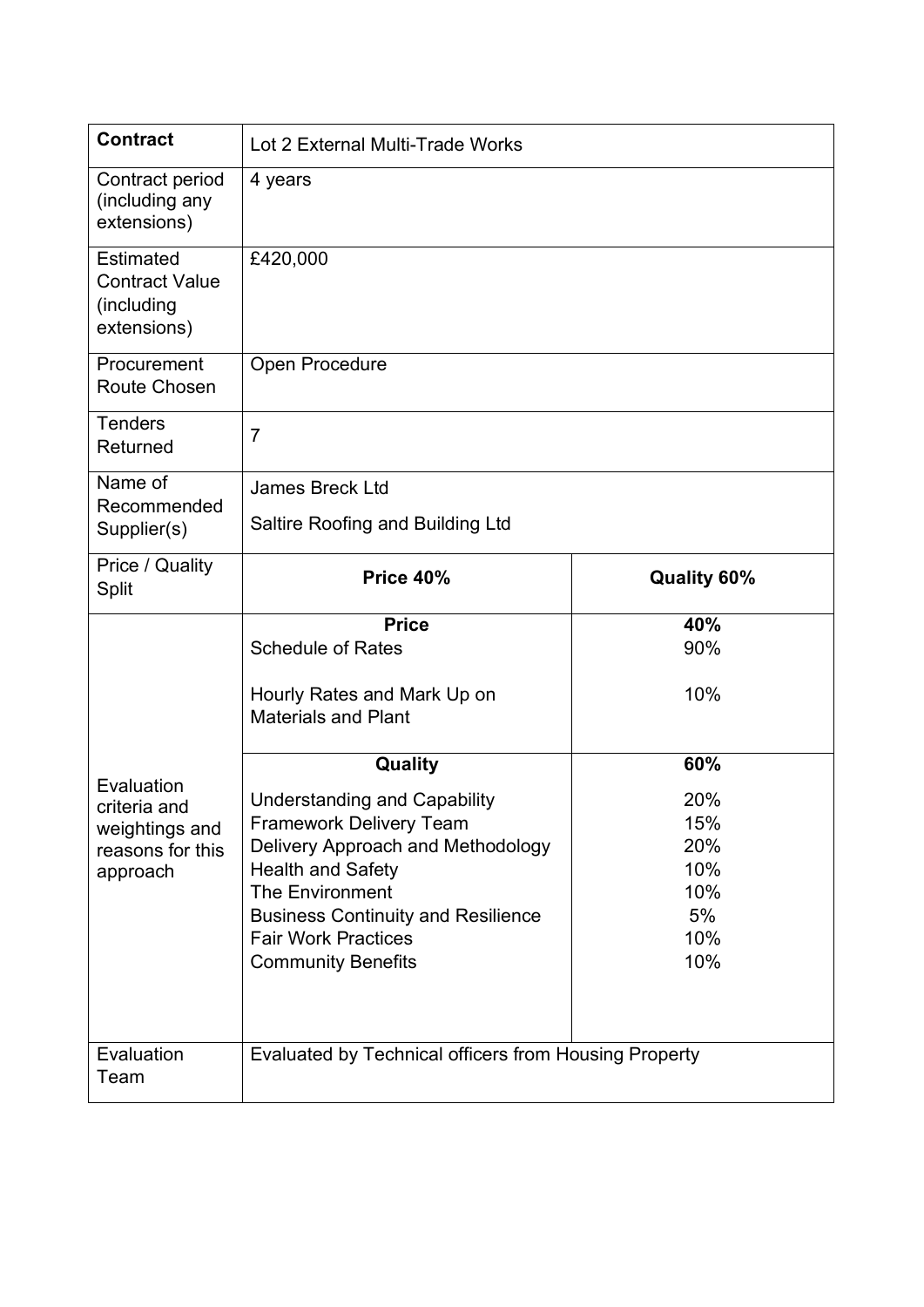| <b>Contract</b>                                                              | Lot 3 Gas Engineering Services                                                                                                                                                                                                                                           |                                                     |  |  |  |
|------------------------------------------------------------------------------|--------------------------------------------------------------------------------------------------------------------------------------------------------------------------------------------------------------------------------------------------------------------------|-----------------------------------------------------|--|--|--|
| Contract period<br>(including any<br>extensions)                             | 4 years                                                                                                                                                                                                                                                                  |                                                     |  |  |  |
| Estimated<br><b>Contract Value</b><br>(including<br>extensions)              | £885,000                                                                                                                                                                                                                                                                 |                                                     |  |  |  |
| Procurement<br><b>Route Chosen</b>                                           | <b>Open Procedure</b>                                                                                                                                                                                                                                                    |                                                     |  |  |  |
| <b>Tenders</b><br>Returned                                                   | $\overline{4}$                                                                                                                                                                                                                                                           |                                                     |  |  |  |
| Name of                                                                      | <b>Saltire FM Services</b>                                                                                                                                                                                                                                               |                                                     |  |  |  |
| Recommended<br>Supplier(s)                                                   | <b>Gas Call Trade Services</b>                                                                                                                                                                                                                                           |                                                     |  |  |  |
| Price / Quality<br>Split                                                     | Price 40%<br><b>Quality 60%</b>                                                                                                                                                                                                                                          |                                                     |  |  |  |
|                                                                              | <b>Price</b><br>40%<br><b>Schedule of Rates</b><br>90%<br>10%<br>Hourly Rates and Mark Up on<br><b>Materials and Plant</b>                                                                                                                                               |                                                     |  |  |  |
|                                                                              | <b>Quality</b>                                                                                                                                                                                                                                                           | 60%                                                 |  |  |  |
| Evaluation<br>criteria and<br>weightings and<br>reasons for this<br>approach | <b>Understanding and Capability</b><br><b>Framework Delivery Team</b><br>Delivery Approach and Methodology<br><b>Health and Safety</b><br><b>The Environment</b><br><b>Business Continuity and Resilience</b><br><b>Fair Work Practices</b><br><b>Community Benefits</b> | 20%<br>15%<br>20%<br>10%<br>10%<br>5%<br>10%<br>10% |  |  |  |
| Evaluation<br>Team                                                           | Evaluated by Technical officers from Housing Property                                                                                                                                                                                                                    |                                                     |  |  |  |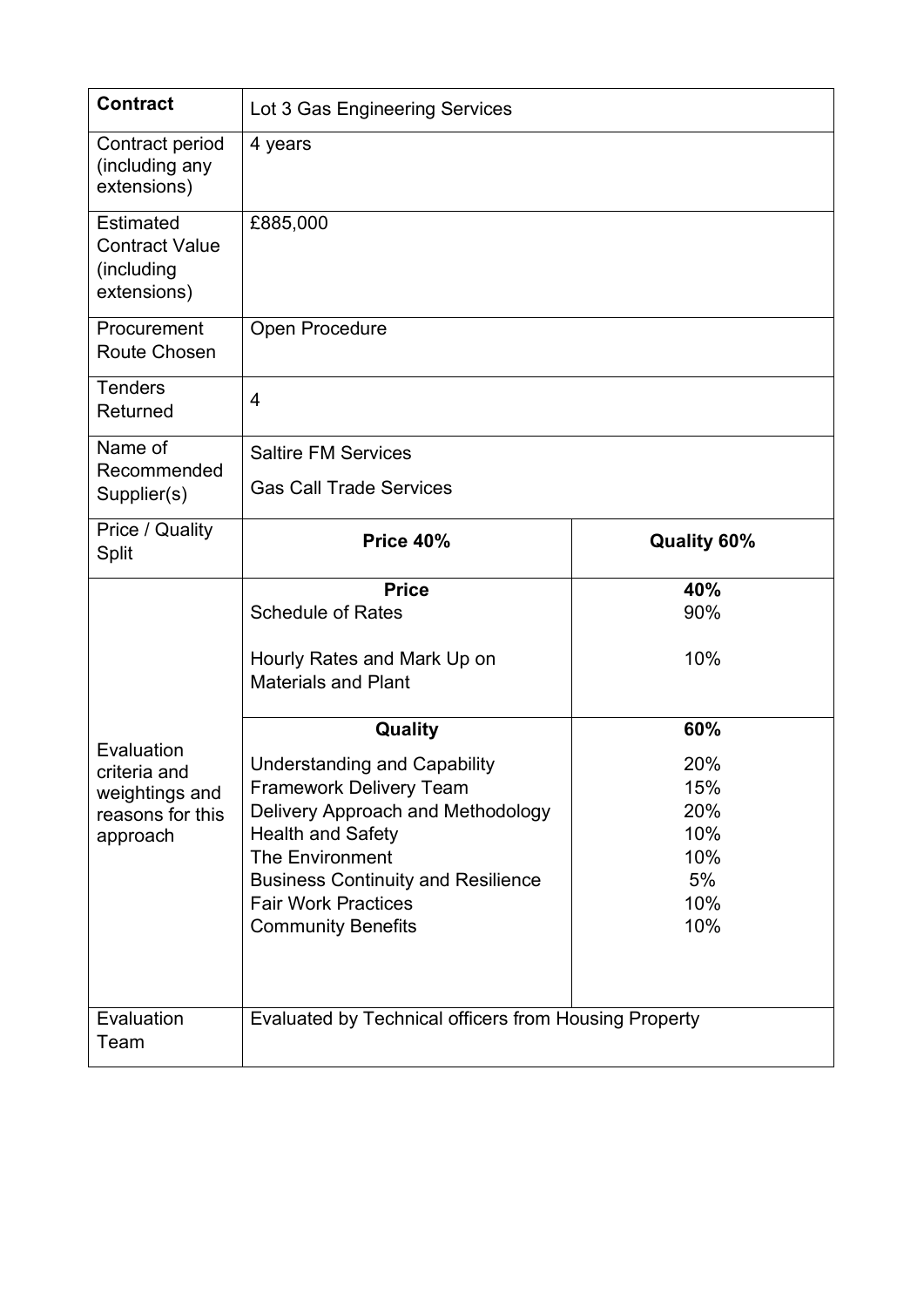| <b>Contract</b>                                                 | Lot 4 Preservation Works                                                |                   |  |  |  |
|-----------------------------------------------------------------|-------------------------------------------------------------------------|-------------------|--|--|--|
| Contract period<br>(including any<br>extensions)                | 4 years                                                                 |                   |  |  |  |
| Estimated<br><b>Contract Value</b><br>(including<br>extensions) | £300,000                                                                |                   |  |  |  |
| Procurement<br><b>Route Chosen</b>                              | Open Procedure                                                          |                   |  |  |  |
| <b>Tenders</b><br>Returned                                      | 4                                                                       |                   |  |  |  |
| Name of                                                         | <b>First Call Trade Services Ltd</b>                                    |                   |  |  |  |
| Recommended<br>Supplier(s)                                      | <b>Clark Contracts Ltd</b>                                              |                   |  |  |  |
| Price / Quality<br>Split                                        | Price 40%<br><b>Quality 60%</b>                                         |                   |  |  |  |
|                                                                 | <b>Price</b><br><b>Schedule of Rates</b><br>Hourly Rates and Mark Up on | 40%<br>90%<br>10% |  |  |  |
|                                                                 | <b>Materials and Plant</b>                                              |                   |  |  |  |
| Evaluation                                                      | Quality                                                                 | 60%               |  |  |  |
| criteria and                                                    | <b>Understanding and Capability</b>                                     | 20%               |  |  |  |
| weightings and                                                  | <b>Framework Delivery Team</b>                                          | 15%<br>20%        |  |  |  |
| reasons for this<br>approach                                    | Delivery Approach and Methodology<br><b>Health and Safety</b>           | 10%               |  |  |  |
|                                                                 | <b>The Environment</b>                                                  | 10%               |  |  |  |
|                                                                 | <b>Business Continuity and Resilience</b>                               | 5%                |  |  |  |
|                                                                 | <b>Fair Work Practices</b>                                              | 10%               |  |  |  |
|                                                                 | <b>Community Benefits</b>                                               | 10%               |  |  |  |
| Evaluation<br>Team                                              | Evaluated by Technical officers from Housing Property                   |                   |  |  |  |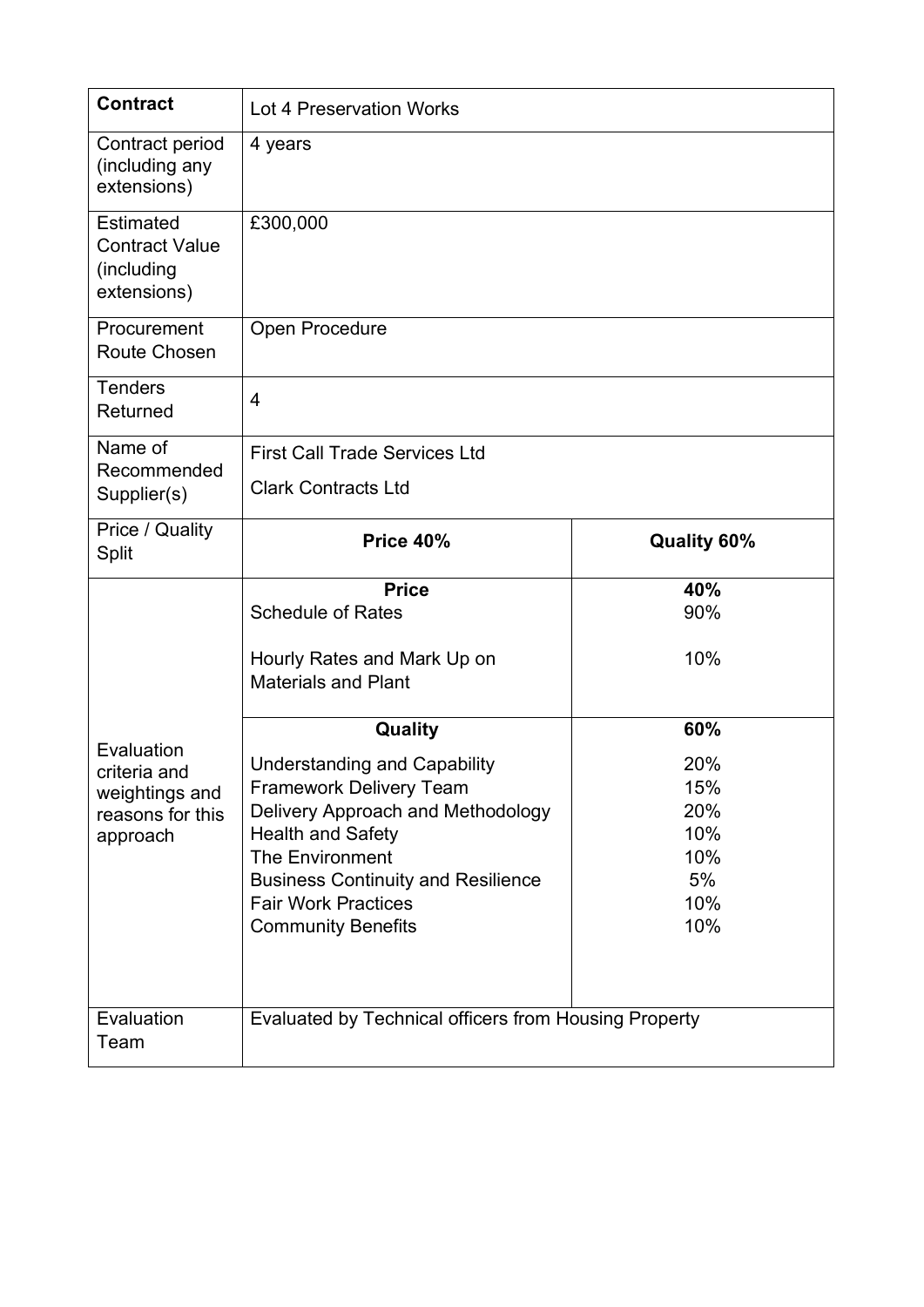| <b>Contract</b>                                                              | Lot 5 – Mobile Access and Scaffolding                                                                                                                                                                                                                                    |                                                     |  |  |  |
|------------------------------------------------------------------------------|--------------------------------------------------------------------------------------------------------------------------------------------------------------------------------------------------------------------------------------------------------------------------|-----------------------------------------------------|--|--|--|
| Contract period<br>(including any<br>extensions)                             | 4 years                                                                                                                                                                                                                                                                  |                                                     |  |  |  |
| Estimated<br><b>Contract Value</b><br>(including<br>extensions)              | £150,000                                                                                                                                                                                                                                                                 |                                                     |  |  |  |
| Procurement<br><b>Route Chosen</b>                                           | <b>Open Procedure</b>                                                                                                                                                                                                                                                    |                                                     |  |  |  |
| <b>Tenders</b><br>Returned                                                   | 3                                                                                                                                                                                                                                                                        |                                                     |  |  |  |
| Name of                                                                      | Form Access Ltd                                                                                                                                                                                                                                                          |                                                     |  |  |  |
| Recommended<br>Supplier(s)                                                   | Saltire Roofing and Building Ltd                                                                                                                                                                                                                                         |                                                     |  |  |  |
| Price / Quality<br>Split                                                     | Price 40%<br><b>Quality 60%</b>                                                                                                                                                                                                                                          |                                                     |  |  |  |
|                                                                              | <b>Price</b><br><b>Schedule of Rates</b><br>Hourly Rates and Mark Up on<br><b>Materials and Plant</b>                                                                                                                                                                    | 40%<br>90%<br>10%                                   |  |  |  |
|                                                                              | Quality                                                                                                                                                                                                                                                                  | 60%                                                 |  |  |  |
| Evaluation<br>criteria and<br>weightings and<br>reasons for this<br>approach | <b>Understanding and Capability</b><br><b>Framework Delivery Team</b><br>Delivery Approach and Methodology<br><b>Health and Safety</b><br><b>The Environment</b><br><b>Business Continuity and Resilience</b><br><b>Fair Work Practices</b><br><b>Community Benefits</b> | 20%<br>15%<br>20%<br>10%<br>10%<br>5%<br>10%<br>10% |  |  |  |
| Evaluation<br>Team                                                           | Evaluated by Technical officers from Housing Property                                                                                                                                                                                                                    |                                                     |  |  |  |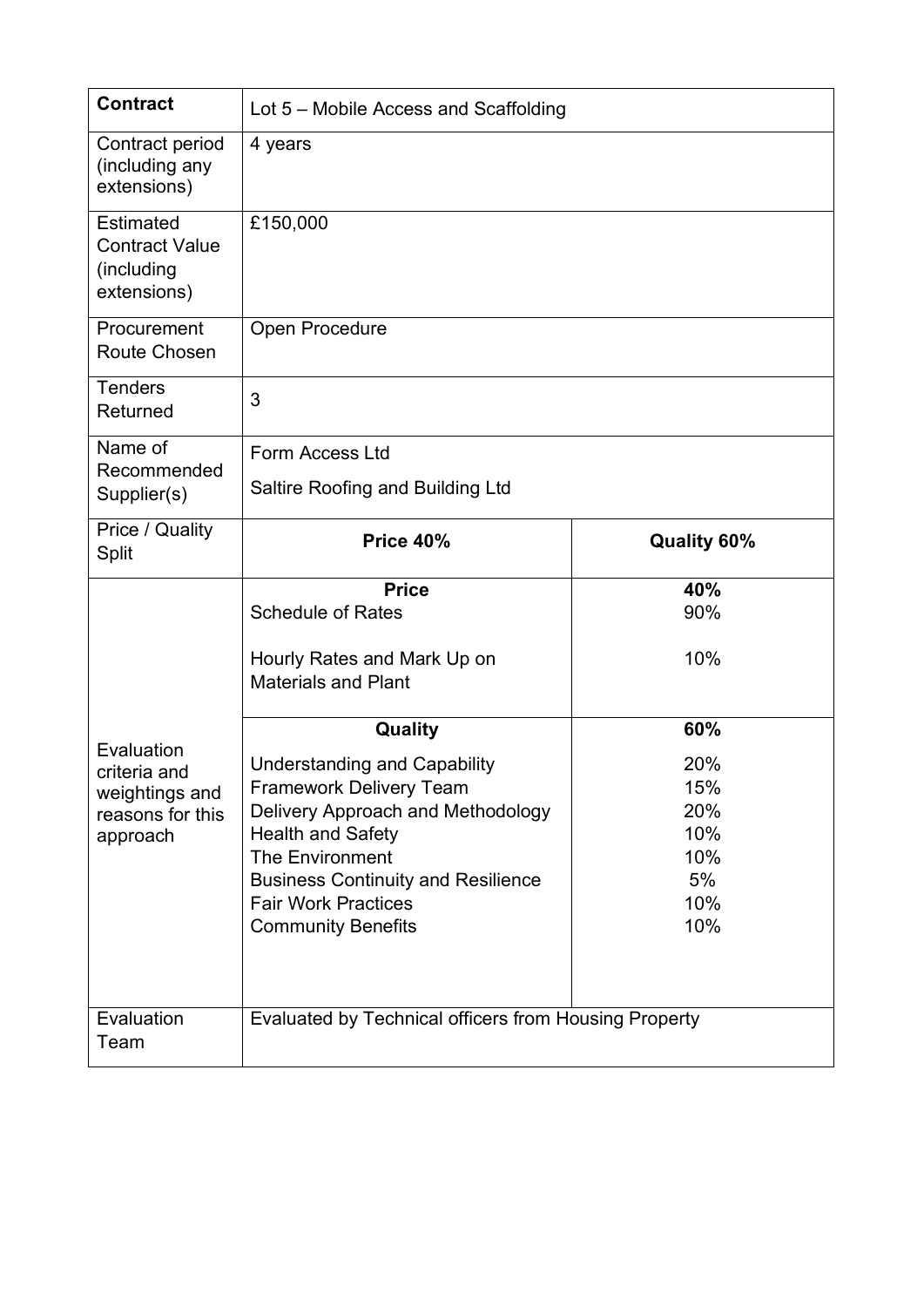| <b>Contract</b>                                                              | Lot 6 – Cosmetic Repair and Maintenance Works                                                                                                                                                                                                                                              |                                                            |  |  |  |
|------------------------------------------------------------------------------|--------------------------------------------------------------------------------------------------------------------------------------------------------------------------------------------------------------------------------------------------------------------------------------------|------------------------------------------------------------|--|--|--|
| Contract period<br>(including any<br>extensions)                             | 4 years                                                                                                                                                                                                                                                                                    |                                                            |  |  |  |
| Estimated<br><b>Contract Value</b><br>(including<br>extensions)              | £500,000                                                                                                                                                                                                                                                                                   |                                                            |  |  |  |
| Procurement<br><b>Route Chosen</b>                                           | Open Procedure                                                                                                                                                                                                                                                                             |                                                            |  |  |  |
| <b>Tenders</b><br>Returned                                                   | $\overline{2}$                                                                                                                                                                                                                                                                             |                                                            |  |  |  |
| Name of<br>Recommended<br>Supplier(s)                                        | <b>First Call Trade Services Ltd</b>                                                                                                                                                                                                                                                       |                                                            |  |  |  |
| Price / Quality<br>Split                                                     | Price 40%<br><b>Quality 60%</b>                                                                                                                                                                                                                                                            |                                                            |  |  |  |
|                                                                              | 40%<br><b>Price</b><br><b>Schedule of Rates</b><br>90%<br>10%<br>Hourly Rates and Mark Up on<br><b>Materials and Plant</b>                                                                                                                                                                 |                                                            |  |  |  |
| Evaluation<br>criteria and<br>weightings and<br>reasons for this<br>approach | <b>Quality</b><br><b>Understanding and Capability</b><br><b>Framework Delivery Team</b><br>Delivery Approach and Methodology<br><b>Health and Safety</b><br><b>The Environment</b><br><b>Business Continuity and Resilience</b><br><b>Fair Work Practices</b><br><b>Community Benefits</b> | 60%<br>20%<br>15%<br>20%<br>10%<br>10%<br>5%<br>10%<br>10% |  |  |  |
| Evaluation<br>Team                                                           | Evaluated by Technical officers from Housing Property                                                                                                                                                                                                                                      |                                                            |  |  |  |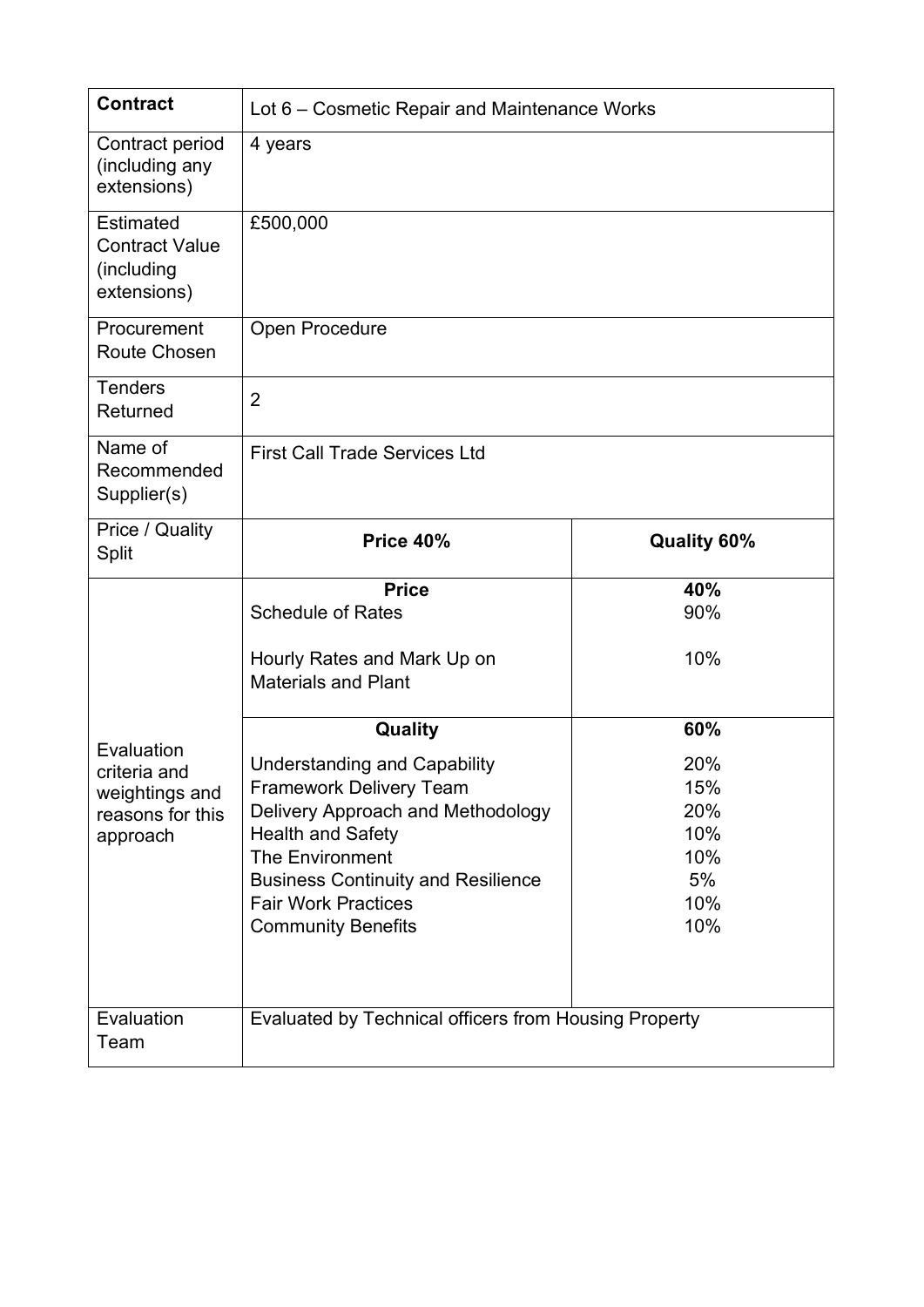| <b>Contract</b>                                                 | Lot 7 – Jetting and Drainage Works                            |            |  |  |  |
|-----------------------------------------------------------------|---------------------------------------------------------------|------------|--|--|--|
| Contract period<br>(including any<br>extensions)                | 4 years                                                       |            |  |  |  |
| Estimated<br><b>Contract Value</b><br>(including<br>extensions) | £150,000                                                      |            |  |  |  |
| Procurement<br><b>Route Chosen</b>                              | Open Procedure                                                |            |  |  |  |
| <b>Tenders</b><br>Returned                                      | 3                                                             |            |  |  |  |
| Name of<br>Recommended                                          | <b>JB Bell and Co</b>                                         |            |  |  |  |
| Supplier(s)                                                     | Lanes Group Plc                                               |            |  |  |  |
| Price / Quality<br>Split                                        | Price 40%<br><b>Quality 60%</b>                               |            |  |  |  |
|                                                                 | <b>Price</b><br><b>Schedule of Rates</b>                      | 40%<br>90% |  |  |  |
|                                                                 | Hourly Rates and Mark Up on<br><b>Materials and Plant</b>     | 10%        |  |  |  |
|                                                                 | Quality                                                       | 60%        |  |  |  |
| Evaluation<br>criteria and                                      | <b>Understanding and Capability</b>                           | 20%        |  |  |  |
| weightings and                                                  | <b>Framework Delivery Team</b>                                | 15%        |  |  |  |
| reasons for this                                                | Delivery Approach and Methodology<br><b>Health and Safety</b> | 20%<br>10% |  |  |  |
| approach                                                        | <b>The Environment</b>                                        | 10%        |  |  |  |
|                                                                 | <b>Business Continuity and Resilience</b>                     | 5%         |  |  |  |
|                                                                 | <b>Fair Work Practices</b>                                    | 10%        |  |  |  |
|                                                                 | <b>Community Benefits</b>                                     | 10%        |  |  |  |
| Evaluation<br>Team                                              | Evaluated by Technical officers from Housing Property         |            |  |  |  |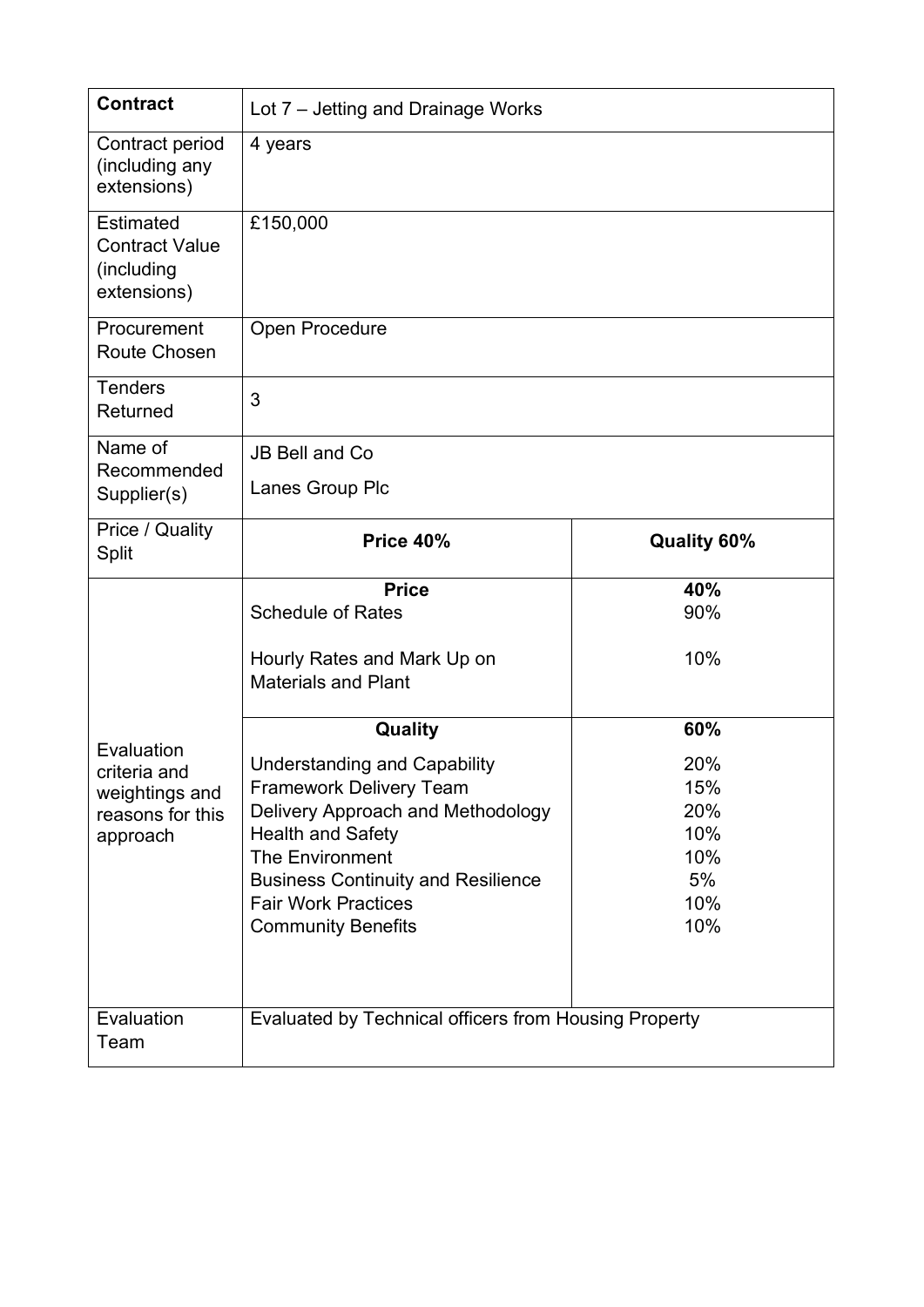# **Appendix 2 – Tender Evaluation Outcome**

| <b>Tenderer</b>                                                           | <b>Cost Score</b> | Quality<br><b>Score</b> | Overall<br><b>Tender Score</b> | <b>Overall Rank</b> |
|---------------------------------------------------------------------------|-------------------|-------------------------|--------------------------------|---------------------|
| <b>Saltire Roofing and</b><br><b>Building Ltd</b>                         | 37.17             | 49.20                   | 86.37                          |                     |
| <b>Response Building</b><br><b>Maintenance Services</b><br>(Scotland) Ltd | 35.04             | 48.90                   | 83.94                          | $\mathbf{2}$        |
| Bidder 3                                                                  | 39.44             | 43.20                   | 82.64                          | 3                   |
| Bidder 4                                                                  | 34.55             | 41.40                   | 75.95                          | 4                   |
| Bidder 5                                                                  | 30.17             | 40.80                   | 70.97                          | 5                   |
| Bidder 6                                                                  | 30.16             | 38.40                   | 68.56                          | 6                   |

## Lot 1 Internal Multi Trade Works

#### Lot 2 External Multi Trade Works

| <b>Tenderer</b>                                   | <b>Cost Score</b> | Quality<br><b>Score</b> | Overall<br><b>Tender Score</b> | <b>Overall Rank</b> |
|---------------------------------------------------|-------------------|-------------------------|--------------------------------|---------------------|
| <b>Saltire Roofing and</b><br><b>Building Ltd</b> | 39.78             | 49.20                   | 88.98                          | 1                   |
| <b>James Breck Ltd</b>                            | 39.15             | 46.50                   | 85.65                          | $\mathbf{2}$        |
| Bidder 3                                          | 39.59             | 39.90                   | 79.49                          | 3                   |
| Bidder 4                                          | 27.23             | 45.00                   | 72.23                          | 4                   |
| Bidder 5                                          | 32.13             | 38.40                   | 70.53                          | 5                   |
| Bidder 6                                          | 34.66             | 33.00                   | 67.66                          | 6                   |
| Bidder 7                                          | 0.00              | 20.40                   | 20.40                          | Fail                |

#### Lot 3 Gas Engineering Services

| Tenderer                   | <b>Cost Score</b> | Quality<br><b>Score</b> | Overall<br><b>Tender Score</b> | ∣Overall Rank <sup>∖</sup> |
|----------------------------|-------------------|-------------------------|--------------------------------|----------------------------|
| <b>Gas Call Services</b>   | 39.89             | 44.40                   | 84.29                          |                            |
| <b>Saltire FM Services</b> | 35.84             | 42.60                   | 78.44                          |                            |
| Bidder 3                   | 38.99             | 36.60                   | 75.59                          |                            |
| Bidder 4                   | 32.15             | 39.60                   | 71.75                          |                            |